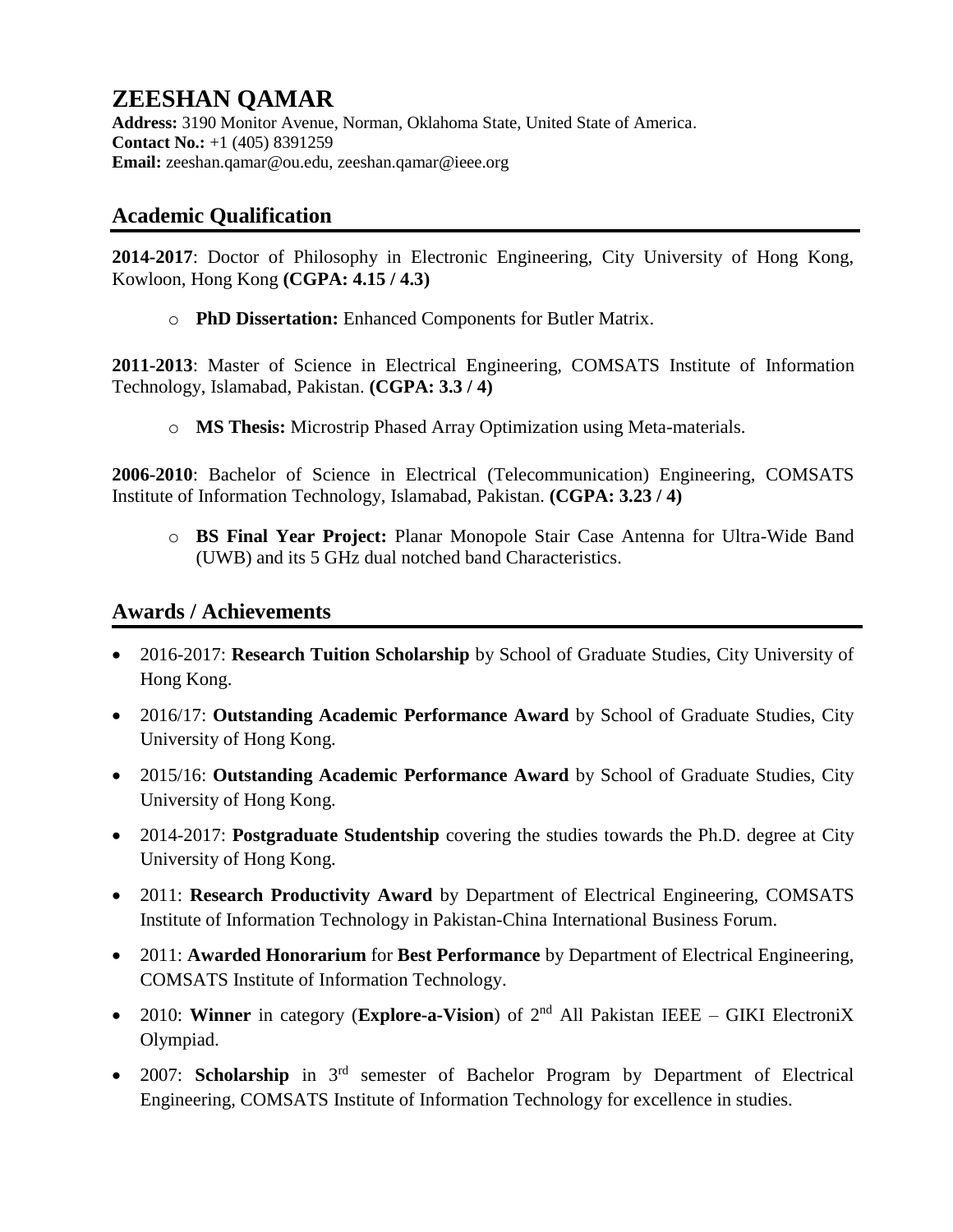### **Working Experience**

- **Fellow Postdoctoral,** Advanced Radar Research Center, The University of Oklahoma, Norman, Oklahoma State, United State of America. **(23rd April 2018 – Present)**
	- o **Research works:** Artificial dielectric materials, Antenna aperture design and surfaces wave suppression, Microstrip patch antenna element and array, PAR feed architectures.
- **Research Associate,** Department of Materials Science and Engineering, City University of Hong Kong, Kowloon, Hong Kong. **(20th November - 20th April 2018)**
	- o **Research works:** Designing microwave circuits, Antennas and antenna arrays**.**
- **Lecturer,** Department of Electrical Engineering, COMSATS Institute of Information Technology, Islamabad, Pakistan. **(1st June 2013 - 30th August 2014)**
	- o **Research works**: RF Antenna Designing & Modeling.
	- o **Supervised/Co-supervised Final Year Projects:** Rectenna for wireless power transmission and energy harvesting. Radiation pattern measurement equipment for principal plane, UWB antenna for mobiles phones and its SAR analysis, Open BTS implementation using USRP 1.
- **Research Assistant,** Department of Electrical Engineering, COMSATS Institute of Information Technology, Islamabad, Pakistan. **(19th July 2010 - 30th May 2013)**
	- o **Research works**: RF Antenna Designing & Modeling.
	- o **Lab demonstrator** of undergraduate courses like Microwave Engineering, Antenna Design & Radio-wave Propagation labs.

### **Additional Research Experience**

• **Co-principal Investigator** in a Research Project titled "Measurement of Antenna Radiation Pattern in Principle Planes" funded by Office of Research, Innovation and Commercialization (ORIC), Pakistan.

### **Publication**

#### **Journals**

- **Z. Qamar,** S. Y. Zheng, W. S. Chan and D. Ho, "Coupling coefficient reconfigurable wideband branch line coupler topology with harmonic suppression", IEEE Transaction on Microwave Theory and Techniques, Vol. 66, No. 4, pp1912-1920, April 2018.
- S. Y. Zheng, Z. L. Su, Y. M. Pan, **Z. Qamar** and D. Ho, "New dual-/tri-band bandpass filters and diplexer with large frequency ratio", IEEE Transaction on Microwave Theory and Techniques", IEEE Transaction on Microwave Theory and Techniques, Early Access pp1-15, May 2018.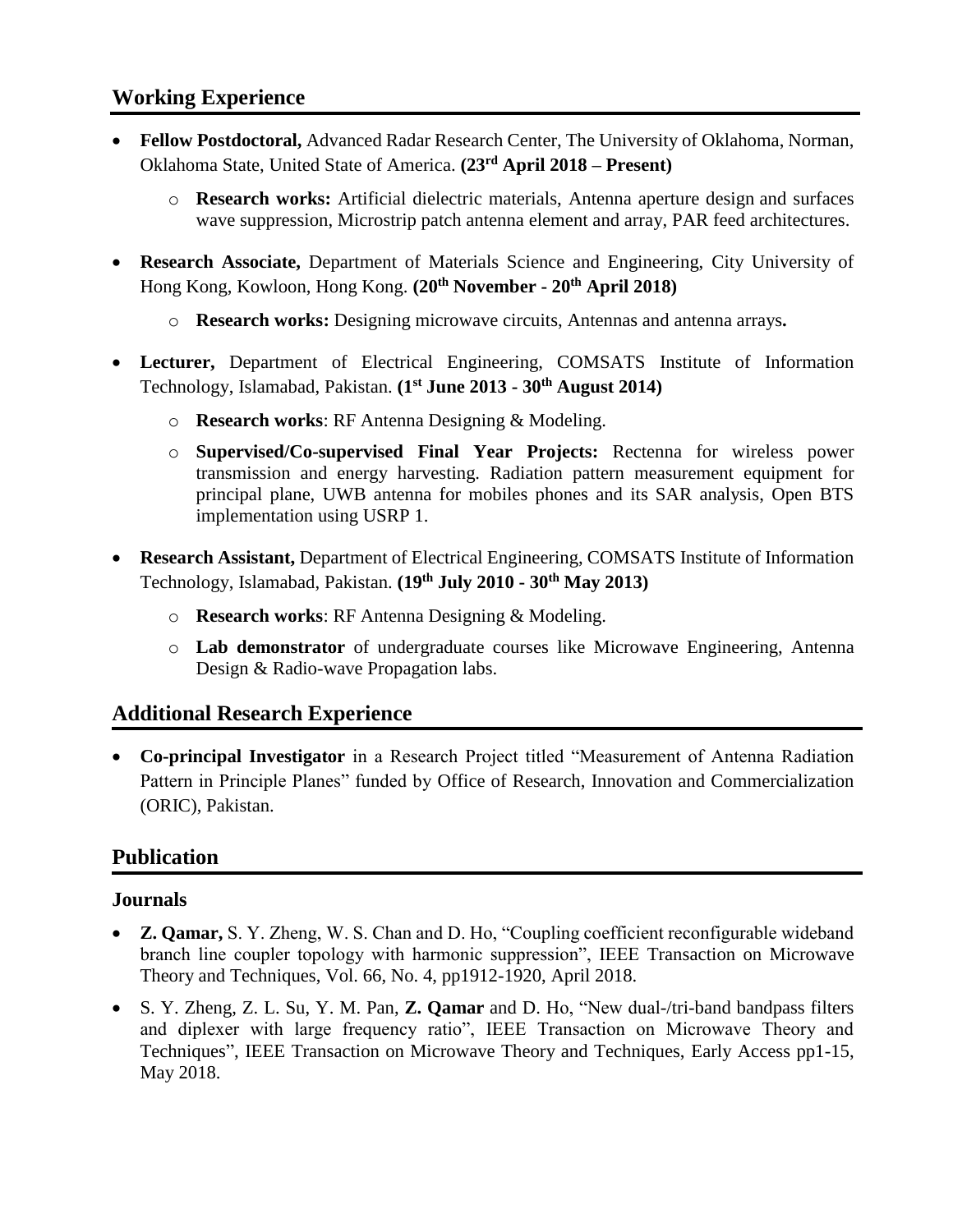- **Z. Qamar**, S. Y. Zheng, W. S. Chan and D. Ho, "Coupling coefficient range extension technique for broadband branch-line couplers", Journal of Electromagnetic Waves and Applications, Vol. 32, No. 1, pp92-112, Jan. 2018.
- **Z. Qamar**, W. S. Chan and D. Ho, "Wide bandwidth arbitrary phase difference branch line coupler", Microwave and Optical Technology Letters, Vol. 59, No. 9, pp2241-2245, September 2017.
- **Z. Qamar,** S. Y. Zheng, W. S. Chan and D. Ho, "An equal-length multi-way differential metamaterial phase shifter", IEEE Transaction on Microwave Theory and Techniques, Vol. 65, No. 1, pp136-146, January 2017.
- **Z. Qamar**, U. Naeem, S. A. Khan, M. Chongcheawchamnan and M. F. Shafique, "Mutual coupling reduction for high-performance densely packed patch antenna arrays on finite substrate", IEEE Transactions on Antennas and Propagation, Vol. 54, No. 5, pp1653-1660, March 2016.
- M. F. Shafique, **Z. Qamar**, L. Riaz, R. Saleem and S. A. Khan, "Coupling suppression in densely packed microstrip arrays using metamaterial structure", Microwave and Optical Technology Letters, Vol. 57, No. 3, pp759-763, March 2015.
- **Z. Qamar** and H. C. Park, "Compact waveguided metamaterials for suppression of mutual coupling in microstrip array", Progress in Electromagnetics Research, Vol. 149, pp183-192, October 2014.
- **Z. Qamar,** L. Riaz, M. Chongcheawchamnan, S. A. Khan and M. F. Shafique, "Slot combined complementary split ring resonators for mutual coupling suppression in microstrip phased arrays" IET Microwaves, Antennas & Propagation, Vol 8, No. 15, pp1261-1267, July 2014.
- K. S. Alimgeer, S. A. Khan, **Z. Qamar** and S. M. Abbas "Planar monopole stair case antenna for ultra-wide band", Przeglad Elektrotechniczny Electrical Review, Vol 1a, pp227-229, January 2013.
- K. S. Alimgeer, S. A. Khan, **Z. Qamar** and S. M. Abbas "Planar monopole UWB antenna with 5GHz dual notched band characteristics", Przeglad Elektrotechniczny Electrical Review, Vol 6, pp 295-299, January 2012
- A. W. Azim, S. A. Khan, **Z. Qamar**, K. S. Alimgeer and S. M. Ali "Current distribution dynamics in microstrip patch antenna arrays", International Journal of Future Generation Communication and Networking Vol. 4, No. 3, September 2011.
- Q. P. Chen, **Z. Qamar**, S. Y. Zheng, Y. L. Long and D. Ho, "Design of a compact wideband butler matrix using vertically installed planar structure", IEEE Transaction on Components, Packaging and Manufacturing Technology. (Under Review)
- L. Gao, **Z. Qamar** and S. Y. Zheng "Wideband arbitrary phase-difference coupled-line coupler with tight coupling coefficient and small phase variation" IET Microwaves, Antennas & Propagation. (Under Review)

### **Conferences**

• Z. Y. Ye, Y. F. Pan, **Z. Qamar**, Z. Y. Lin, Y. J. Cai and S. Y. Zheng, "Dual-band quadrature coupler with a small frequency ratio", 16th International Symposium on Microwave and Optical Technology (ISMOT), Seoul, South Korea, June 2017.